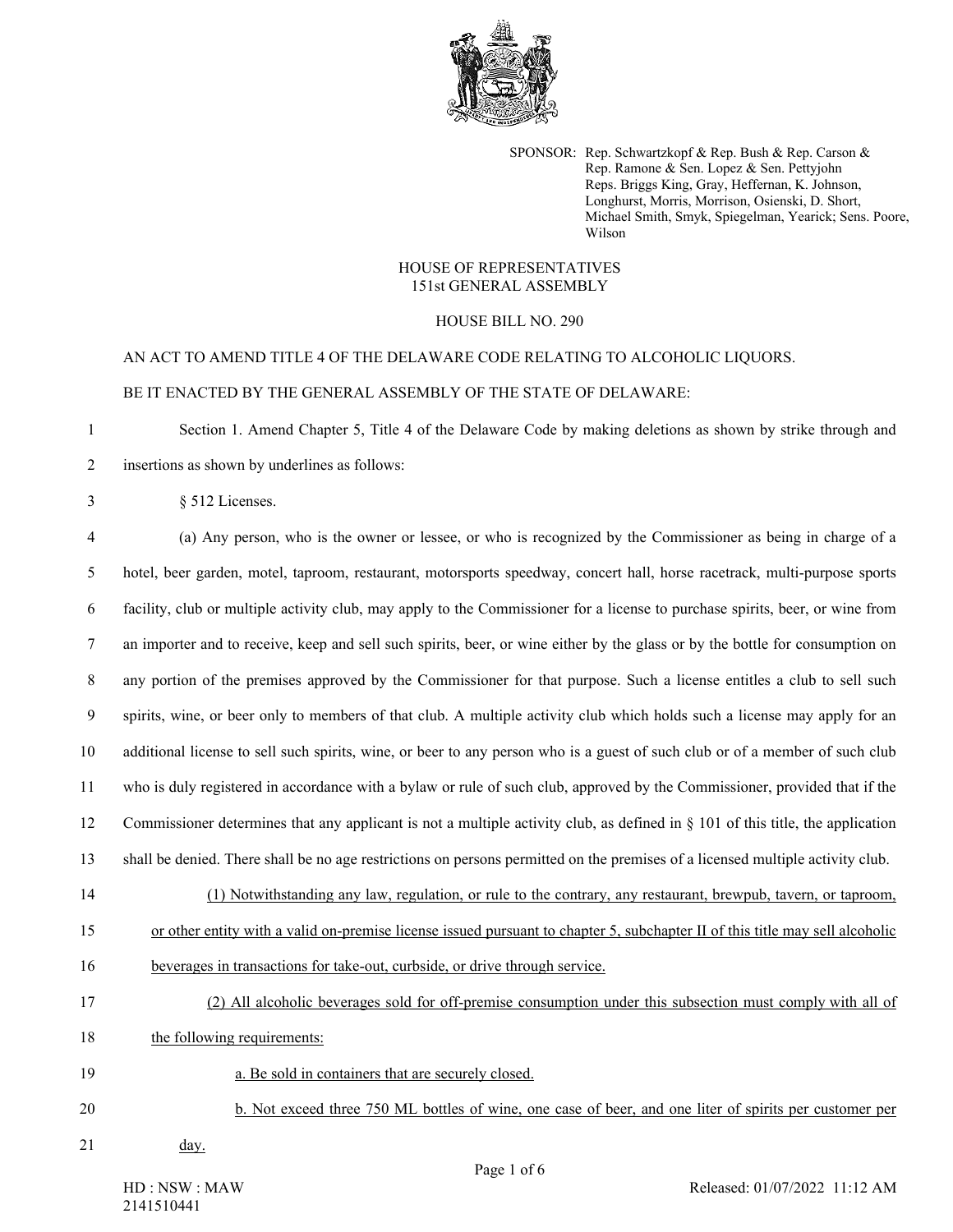22 Section 3. Amend Chapter 5, Title 4 of the Delaware Code by making deletions as shown by strike through and 23 insertions as shown by underlines as follows:

24 § 524 Notice of application.

25 (a) An application for a new license to purchase for resale, for transfer of an existing license, or for a substantive 26 change to a license or licensed premise shall be filed with the Commissioner's office.

27 (b) Upon filing of an application for a new license to purchase for resale or for a substantive change to a license or 28 licensed premise the applicant shall cause notice to be advertised in at least 2 different newspapers circulated in the 29 community in which the applicant will operate if the application is approved for 3 issues. One of the newspapers must be a 30 "local newspaper," as determined by the Commissioner either through rules or on a case by case basis. If the newspaper is a 31 daily newspaper, the first publication shall be made within 3 days of the filing of the application and the third publishing 32 shall occur within 10 days of filing the application. If the newspaper is a weekly publication, the first publication shall be 33 made within 8 days of filing the application and the third publishing shall occur within 22 days of filing the application.

34 (c) Within 3 days of filing of an application for a new license to purchase for resale or for a substantive change to a 35 license or licensed premise a notice shall be mailed by certified mail or first class mail as evidenced by a certificate of 36 mailing postage-pre-paid to the following entities, individuals or groups of individuals:

- 37 (1) Except as provided in paragraph (c)(2) of this section, all property owners within 200 feet from any point 38 on the property boundary line of the premises to which the license is to apply;
- 39 (2) All property owners within 1,000 feet from any point on the property boundary line of the premises to 40 which the license is to apply if the premises is located within  $\frac{1}{4}$  of a mile of a riverfront, beachfront or other open 41 water, or if the applicant intends to include space for outside dining, outside entertainment or the outside service or 42 consumption of alcoholic beverages;
- 43 (3) The governing body of any incorporated areas within 1 mile from any point on the property boundary line 44 of the premises to which the license is to apply.
- 45 (d) The notices referred to in subsections (b) and (c) of this section shall provide such information as determined 46 by the Commissioner either through duly adopted rules or on a case by case basis. The following notice will, in addition to 47 the aforesaid Commissioner approved notice, satisfy this notice provision:
- 48 "[Name of applicant] has on [Date of application] applied with the Alcoholic Beverage Control ("Commissioner") 49 for [Nature of application] for a premises located at [Location of the premises, including street and city]. Persons who are 50 against this application should provide written notice of their objections to the Commissioner. For the Commissioner to be 51 required to hold a hearing to consider additional input from persons against the application, the Commissioner must receive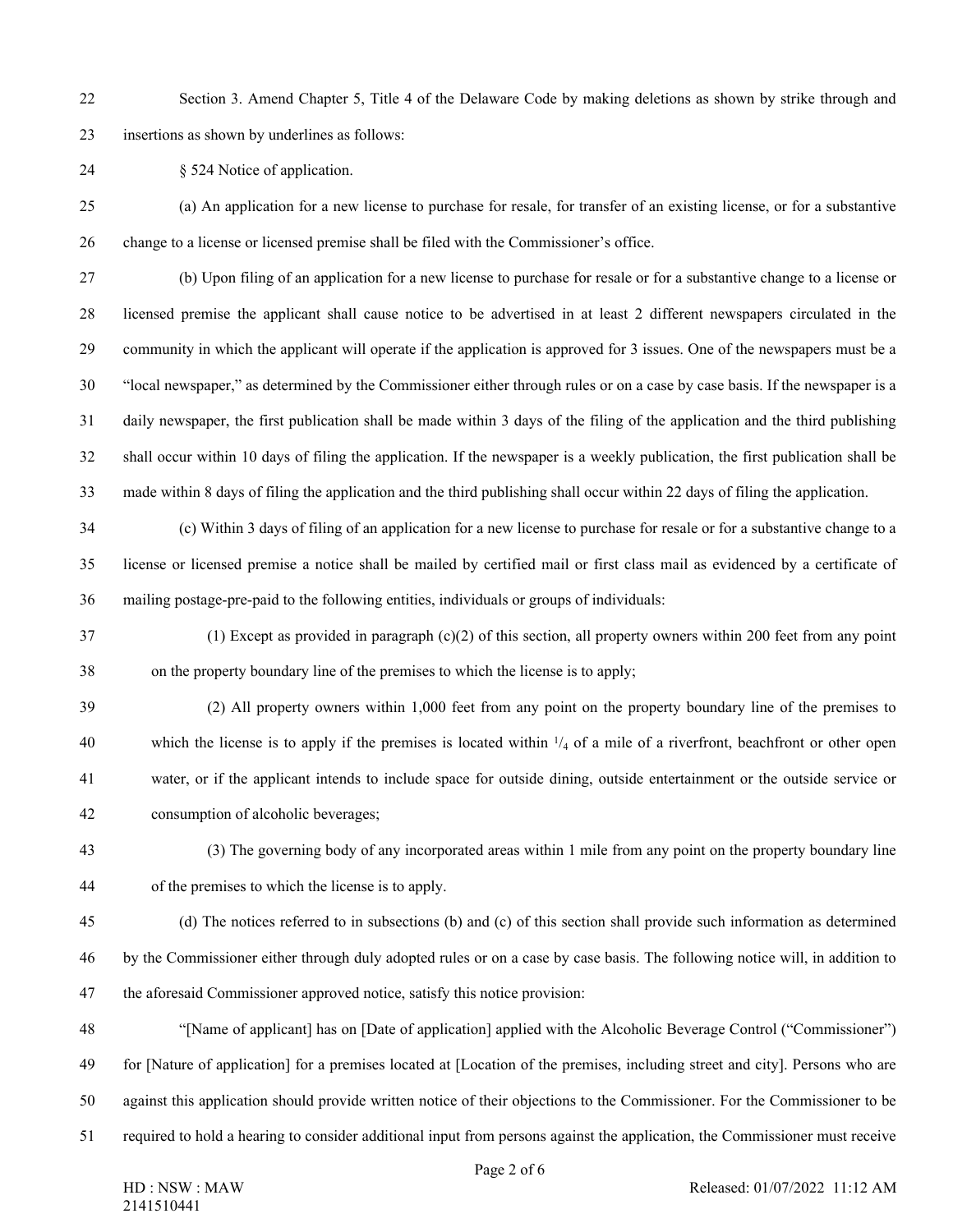| 52 | one or more documents containing a total of at least 10 signatures of residents or property owners located within 1 mile of     |
|----|---------------------------------------------------------------------------------------------------------------------------------|
| 53 | the premises or in any incorporated areas located within 1 mile of the premises. The protest(s) must be filed with the          |
| 54 | Alcoholic Beverage Control Commissioner at the 3rd Floor, Carvel State Office Building, 820 North French Street,                |
| 55 | Wilmington, DE 19801. The protest(s) must be received by the Commissioner's office on or before [state a date at least 30       |
| 56 | days after the application is filed]. Failure to file such a protest may result in the Commissioner considering the application |
| 57 | without further notice, input or hearing. If you have questions regarding this matter please contact the Commissioner's         |
| 58 | Office."                                                                                                                        |
| 59 | (e) The term "substantive change" referenced in this section shall mean any of the following:                                   |
| 60 | (1) Any permanent change that will increase the square footage of the licensed premises;                                        |
| 61 | (2) Any temporary change that will last longer than 60 days and result in an increase of the square footage of                  |
| 62 | the licensed premises;                                                                                                          |
| 63 | (3) Any change that would require a variance of the Commissioner's rules or suspension thereof and results                      |
| 64 | in:                                                                                                                             |
| 65 | a. Live entertainment on a licensed patio;                                                                                      |
| 66 | b. External speakers or amplifiers on a licensed patio; or                                                                      |
| 67 | c. Wet bar on a licensed patio;                                                                                                 |
| 68 | (4) Any change in the floor plan of a restaurant licensee which would increase the number of bar seats or                       |
| 69 | increase the area utilized for entertainment; or                                                                                |
| 70 | (5) Any additional circumstance that the Commissioner determines is a substantive change.                                       |
| 71 | (f) Notwithstanding $\S$ 524(e) of this title or any other law, rule, or regulation to the contrary, substantive change         |
| 72 | does not mean any of the following:                                                                                             |
| 73 | (1) An expansion of outdoor seating for serving of food and drinks that as of March 31, 2022 was approved by                    |
| 74 | the Commissioner.                                                                                                               |
| 75 | (2) An expansion of outdoor seating for serving of food and drinks that meets all of the following                              |
| 76 | requirements:                                                                                                                   |
| 77 | a. A plan approved by the appropriate political subdivision that does all of the following:                                     |
| 78 | 1. Considers local traffic patterns and parking capacity needs, but may extend the boundaries of                                |
| 79 | seating beyond current property boundaries under the discretion of the appropriate political subdivision and                    |
| 80 | applicable property owners on all local right of ways.                                                                          |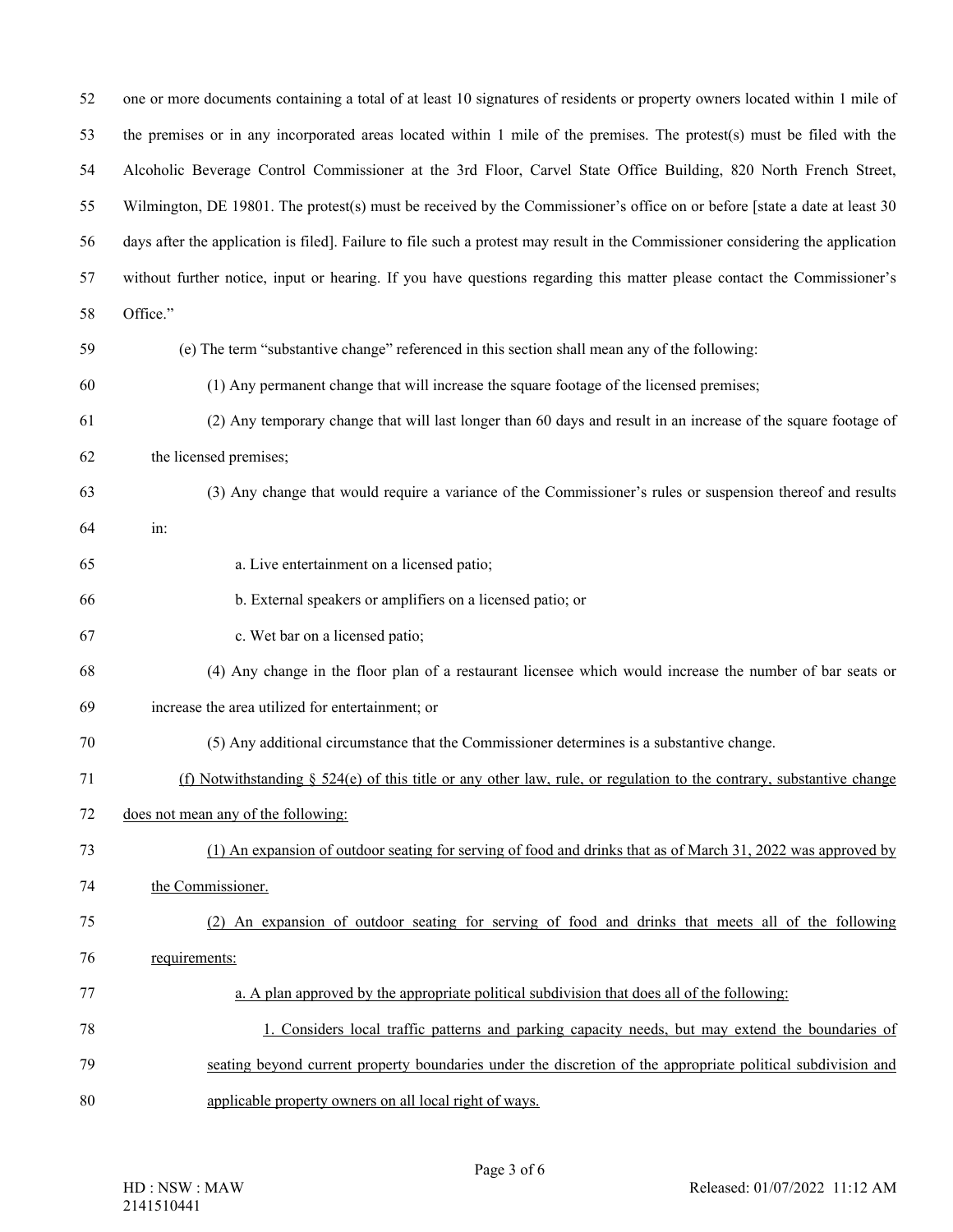| 81  | 2. Does not intrude upon the State's right of way, unless approved by the Delaware Department of                                |
|-----|---------------------------------------------------------------------------------------------------------------------------------|
| 82  | Transportation in writing.                                                                                                      |
| 83  | 3. Maintains current access, unless approved by Delaware Department of Transportation in writing.                               |
| 84  | 4. Maintains proper access to the property for all emergency services.                                                          |
| 85  | 5. Complies with the Americans Disabilities Act.                                                                                |
| 86  | 6. Adheres to all local noise ordinances.                                                                                       |
| 87  | 7. Allows for the proper control over the distribution of alcoholic beverages.                                                  |
| 88  | b. Approval by the Commissioner regarding the service of alcohol on premises.                                                   |
| 89  | (g) Any plan approved by or submitted to the appropriate political subdivision and the Commissioner pursuant to $\S$            |
| 90  | $524(f)$ may allow for the service of alcoholic beverages without the requirement to serve food.                                |
| 91  | (h) Any plan submitted to the appropriate political subdivision and the Commissioner pursuant to $\S$ 524(f) that               |
| 92  | meets all of the requirements of $\S$ 524(f)(2) should not be denied approval absent exceptional circumstances.                 |
| 93  | (i) Any political subdivision that revokes or modifies its approval for an expansion of outdoor seating for serving             |
| 94  | of food and drinks under $\S$ 524(f) of this section must notify the Commissioner within 30 days of such revocation or          |
| 95  | modification.                                                                                                                   |
| 96  | § 543 Grounds for refusal of license; transfer or extension of premises.                                                        |
| 97  | (g) The Commissioner shall not grant a new license of any type and shall not grant an extension of premises of an               |
| 98  | existing license of any type unless the application for said new license or for said extension is accompanied by a Certificate  |
| 99  | of Compliance from the appropriate political subdivision showing:                                                               |
| 100 | (1) That the premises where the license is to be used are properly zoned for the applicant's intended use; and                  |
| 101 | (2) That all necessary permits have been approved; and                                                                          |
| 102 | (3) That the applicant has complied with all other applicable licensing requirements of the appropriate                         |
| 103 | political subdivision.                                                                                                          |
| 104 | This subsection shall not apply to any application for a temporary extension of premises as authorized by                       |
| 105 | Commissioner rule; provided, that any such application has not been objected to by the appropriate political subdivision        |
| 106 | which shall be provided with notice of the application by the applicant within 7 days of the date the application is filed with |
| 107 | the Commissioner.                                                                                                               |
| 108 | This subsection shall not apply to any extension of premises of an existing license granted by the Commissioner                 |
| 109 | pursuant to $\S$ 524(f) even if the State of Emergency is no longer in effect.                                                  |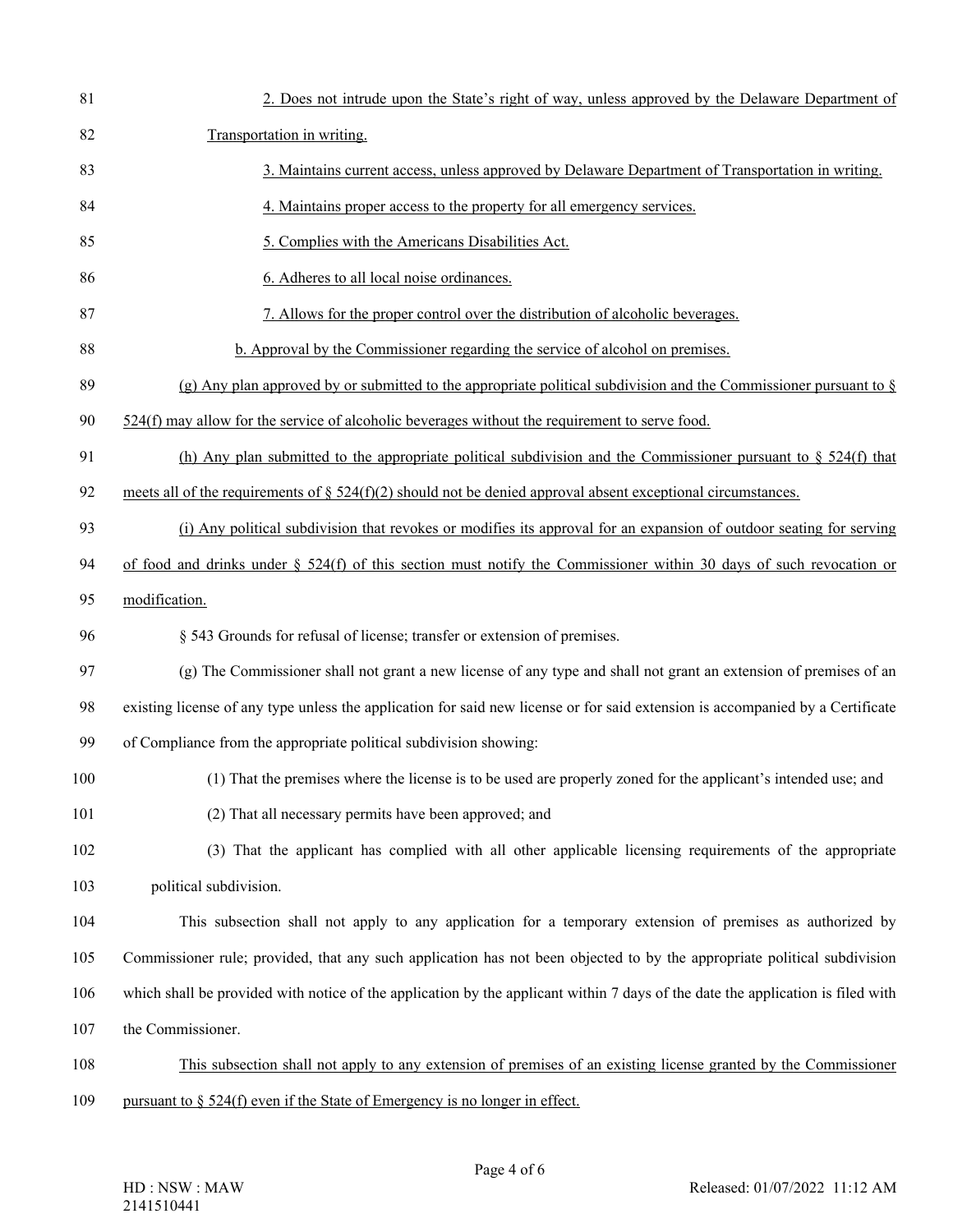| 110 | Section 4. Amend Chapter 5, Title 4 of the Delaware Code by making deletions as shown by strike through and                     |
|-----|---------------------------------------------------------------------------------------------------------------------------------|
| 111 | insertions as shown by underlines as follows:                                                                                   |
| 112 | § 561 Grounds for cancellation or suspension.                                                                                   |
| 113 | $(h)(1)$ Notwithstanding any law, regulation, or rule to the contrary, the Commissioner may temporarily suspend                 |
| 114 | any license if the Commissioner has reasonable grounds to believe that the public's safety is at risk and that the licensee has |
| 115 | violated the provisions of Title 4.                                                                                             |
| 116 | (2) The temporary suspension shall be until the Commissioner no longer has reasonable grounds to believe                        |
| 117 | that the public's safety is at risk, but can be no longer than 20 days unless otherwise provided herein.                        |
| 118 | (3) At the time of the temporary suspension, the Commissioner shall provide the licensee with notice of a                       |
| 119 | hearing, which shall be held by electronic, telephonic or remote means, within 20 days of the issuance of the temporary         |
| 120 | suspension.                                                                                                                     |
| 121 | (4) If a licensee fails to attend such hearing, the Commissioner may continue the temporary suspension. If the                  |
| 122 | temporary suspension is continued, a licensee may request the Commissioner to hold another hearing which shall be               |
| 123 | provided by electronic, telephone, or remote means within 20 days of the licensee's request.                                    |
| 124 | (5) After a hearing, the Commissioner may do any of the following:                                                              |
| 125 | a. Continue the temporary suspension until a public hearing is scheduled in accordance with $\S 562$ of this                    |
| 126 | title if the commissioner believes that the public safety will be at risk if the temporary suspension is lifted.                |
| 127 | b. Lift the suspension if the Commissioner believes that lifting the temporary suspension will not result in                    |
| 128 | a risk to public safety.                                                                                                        |
| 129 | c. Impose appropriate conditions or fines on the licensee.                                                                      |
| 130 | d. Take whatever action the Commissioner believes is necessary and appropriate in order to ensure that                          |
| 131 | the public safety will not be at risk by the licensee, except the Commissioner may not cancel or revoke a license               |
| 132 | unless pursuant to $\S$ 562 of this title.                                                                                      |
| 133 | § 562 Public hearing and right of appeal.                                                                                       |
| 134 | (a) No license shall be cancelled or suspended, or any licensee fined:                                                          |
| 135 | (1) Until the licensee has been given a public hearing by the Commissioner at which time the licensee shall be                  |
| 136 | entitled to legal representation and to present witnesses; and                                                                  |
| 137 | (2) Unless the ground therefor shall be established by clear and convincing evidence.                                           |